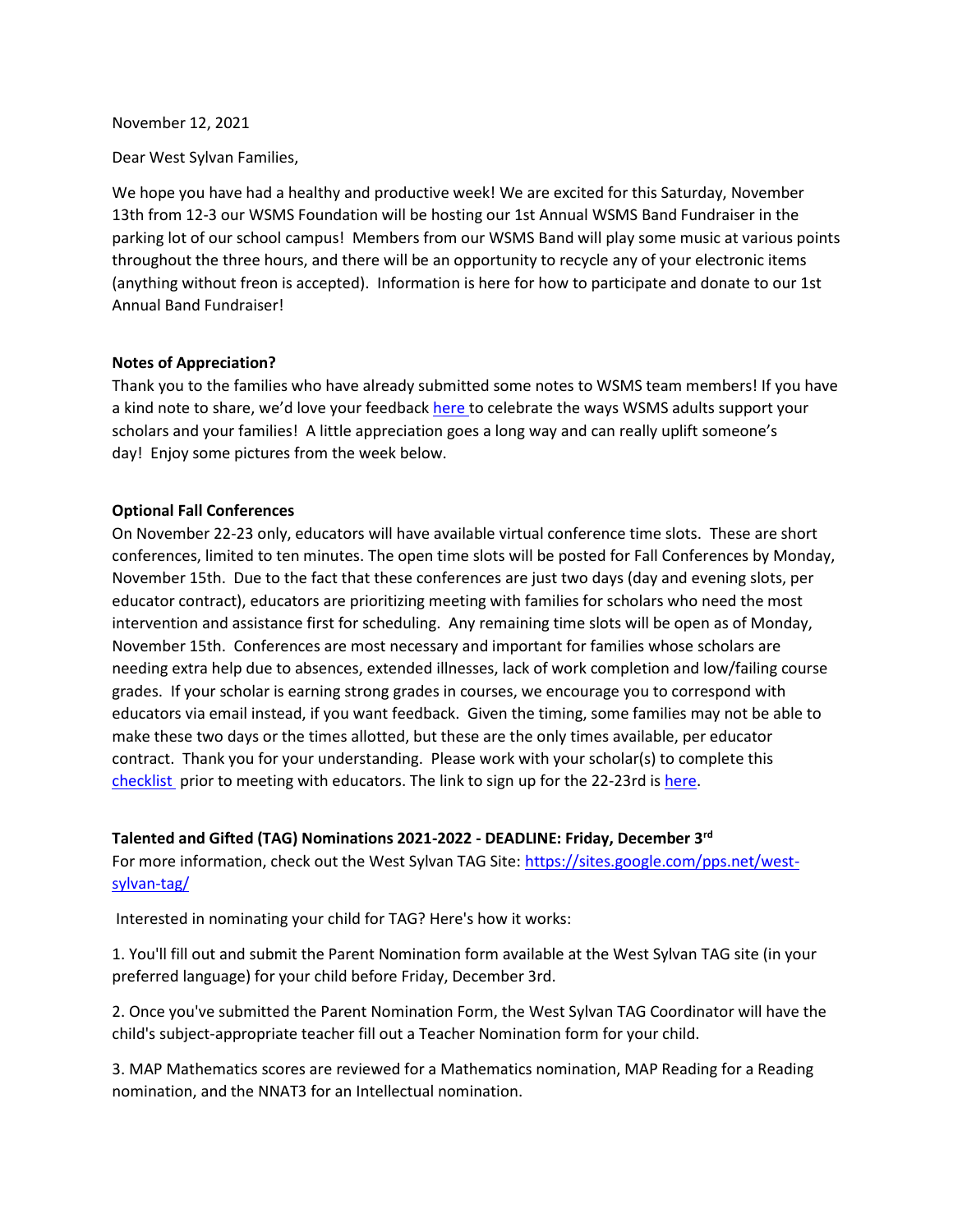4. In spring of 2022 (right now, probably January or February), the district TAG office will send out letters informing parents and guardians that their child has or has not been identified as TAG, and in what areas. Services will begin for TAG scholars at that time.

Please click the link below in your preferred language to nominate your child.

# [English](https://forms.gle/oKdyah1MXX1eN8WB6) [Spanish](https://forms.gle/b6VJZP69C2gqsgN3A) [Chinese](https://forms.gle/xd5drKJcwbqSYQXAA) [Russian](https://forms.gle/LmChwsdKZ1svWoB76) [Vietnamese](https://forms.gle/2sEfWP7EReDPZzRV7) [Somali](https://forms.gle/F4QvUYHYnHJEBtNMA)

Important Note: These links are for West Sylvan Middle School ONLY. Each PPS school has its own nomination form. If you want to nominate a child for TAG who does not attend West Sylvan, please contact that school to find the appropriate nomination link.

# **8th Grade Families of Future Lincoln Cardinals**

Lincoln High School is excited to get to know and welcome Future Cards who will be the first to join us in our new state of the art school this fall! For families of current 8th Graders, the PPS Enrollment and Transfer window is November 29th-December 17th. There will be several ways to explore Lincoln HS and other PPS Focus Option schools beginning in December. December 8th starting at 6:00pm in the LHS Gym, there will be an important in-person informational night for future Cards and families.

# **WSMS Foundation Fundraisers**

Please support our WSMS Foundation! Every contribution helps our school by allowing us to fund important staff positions, as well as educational opportunities for your scholars! There are two fundraisers currently that you can consider supporting! The WSMS Foundation is taking any of your recyclable aluminum can donations, and will apply any funds raised toward renovations to our Counseling office. Please see our [flyer here to "Save your Empties!"](https://drive.google.com/file/d/1QXOTJmEblkxG_rK04tEK5aEuwcpa-NT4/view?usp=sharing) Feel free to drop off your bagged items in the front of school adjacent to the cafeteria any day of the week. All proceeds will help improve the counseling center.

WSMS Annual Donate-A-Thon information is [here!](https://drive.google.com/file/d/1T0ze3mXgCB1RPrT9D9GlBjXWPA_OPBUP/view?usp=sharing)

# [Time for Thanks and Giving](https://drive.google.com/file/d/10aRQlAPxziTeKvyz4VcXbWNnTYNi06bq/view?usp=sharing)

You can find out more information about our WSMS Foundation and their amazing work for our scholars [here.](https://www.westsylvanfoundation.com/) Also follow them on Instagram at west.sylvan.foundation to follow our scholars Follow our West Sylvan kids in their school, sports, performances, events…

If you have a scholar event you'd like to advertise let us know. Email Lisette Crepeaux at [thecrepeauxs@gmail.com.](mailto:thecrepeauxs@gmail.com)

# **Yearbooks**

Our Yearbook staff is starting to collect pictures for this year's issue. Did you know it's easy to share photos to be included in the Yearbook? Just go to [hjeshare.com](https://hjeshare.com/eShare/) and enter the code sylvan22 to upload your photos (use all lower case for the code). MASKS OFF please. We want to see their shining faces in the yearbook! Be sure to accurately label each photo with the scholar's name and grade. There's no guarantee every photo will be included in the book, but we will try our best. [Tutorial for using eShare.](https://herffjones.wistia.com/medias/h1e7m2ythz) [Tutorial for using eShare from your phone.](https://herffjones.wistia.com/medias/62ap3qbbp3)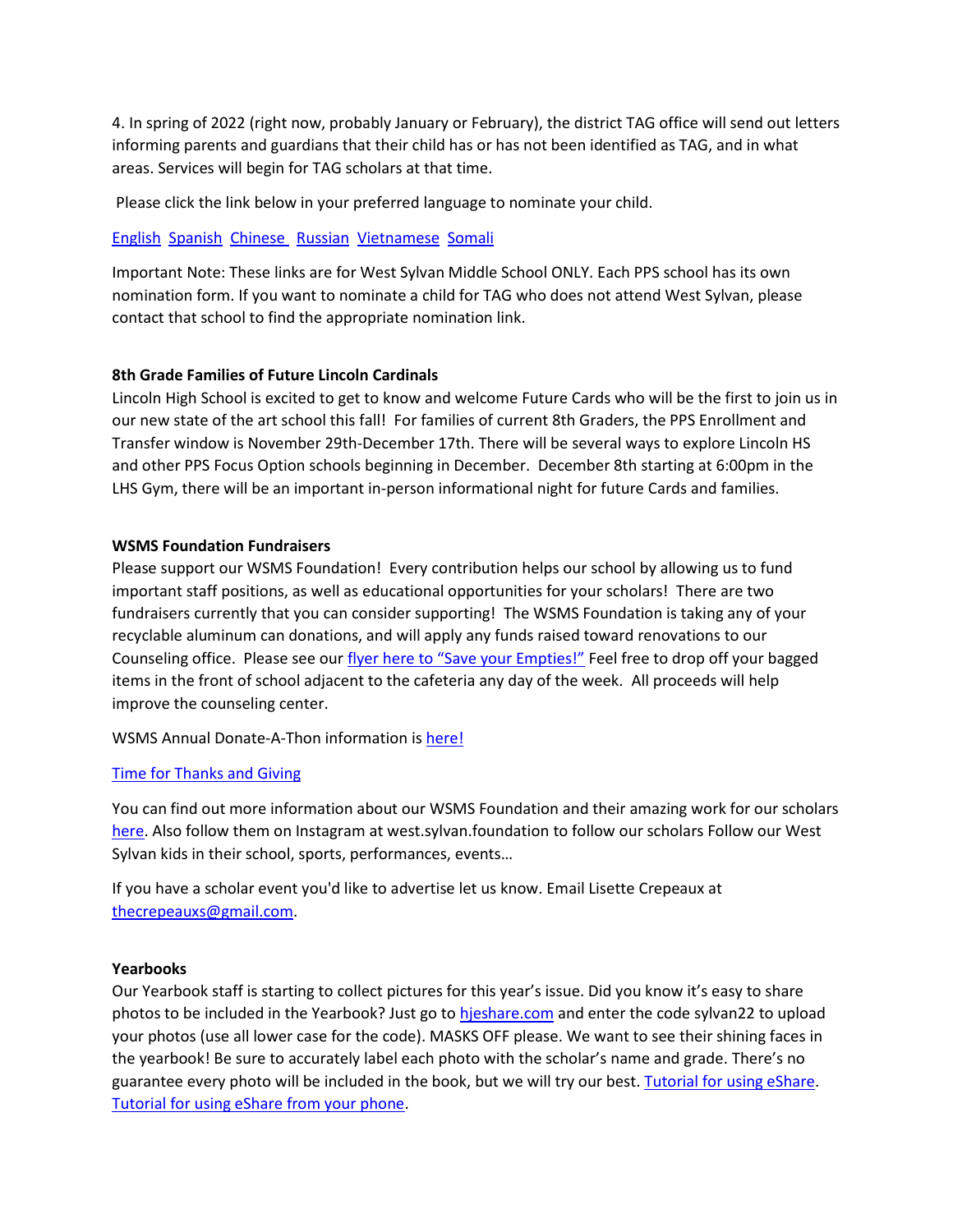All sales of yearbooks will be pre-ordered directly through an outside company. Yearbooks will not be purchased through the school. To order your yearbook, go to [yearbookordercenter.com](http://yearbookordercenter.com/) and enter code 6339.

## **Lost and Found to Donations**

We have a Lost and Found area across from our upper gym on campus that is visible to all scholars throughout the school day. Any items left unclaimed by the fall break (end of day Friday, November 19th) will be sent to charitable organizations. There are a number of sweatshirts, coats, bags, water bottles, you name it, that have still not been claimed. Please remind your scholar to check there if they have lost an item or come home without various articles of clothing after their school day.

## **Transportation**

This week was slightly better with transportation. We continue to look forward to improvements with the systems in the transportation department as more drivers are trained and are hired to drive consistently for our routes. Please be extra kind to our hard-working drivers! We'd like to keep them once they are hired with us!

## **Bus Routes: Overcrowding on Bus 10**

There are a fair number of scholars who are using bus 10 to reach the MAC club in the afternoons which, at times, is causing some overcrowding issues and complications for scholars who need this bus to get home. Please be aware that both BUS 10 and 206 drop off at Vista and Main, which is a home stop but which has also been used as a MAC stop. At this time, we will be prioritizing scholars who need bus 10 as their home stop and will make space as it is available for MAC scholars. We will be directing MAC scholars to use bus 206 if there is overcrowding on bus 10, unless an alternative solution presents itself. Thank you.

# **School COVID updates**

We are grateful to report that we haven't had another positive COVID-19 case reported for five weeks! Our standard operating procedure is to notify everyone when a positive COVID-19 case is confirmed through MESD, even if your scholar was not a close contact. Sharing a class does not meet the threshold for being a close contact. We also do not manage outside sports contacts or the notifications with private sports teams. We depend on families to self-report to our office in a timely manner when there is a positive COVID-19 case in the family. When a positive COVID-19 case is reported, the following may prevent a scholar from being identified as needing to quarantine, which is why it's so important that we all continue to be safe:

Being fully vaccinated Wearing a mask correctly and consistently Practicing appropriate physical distancing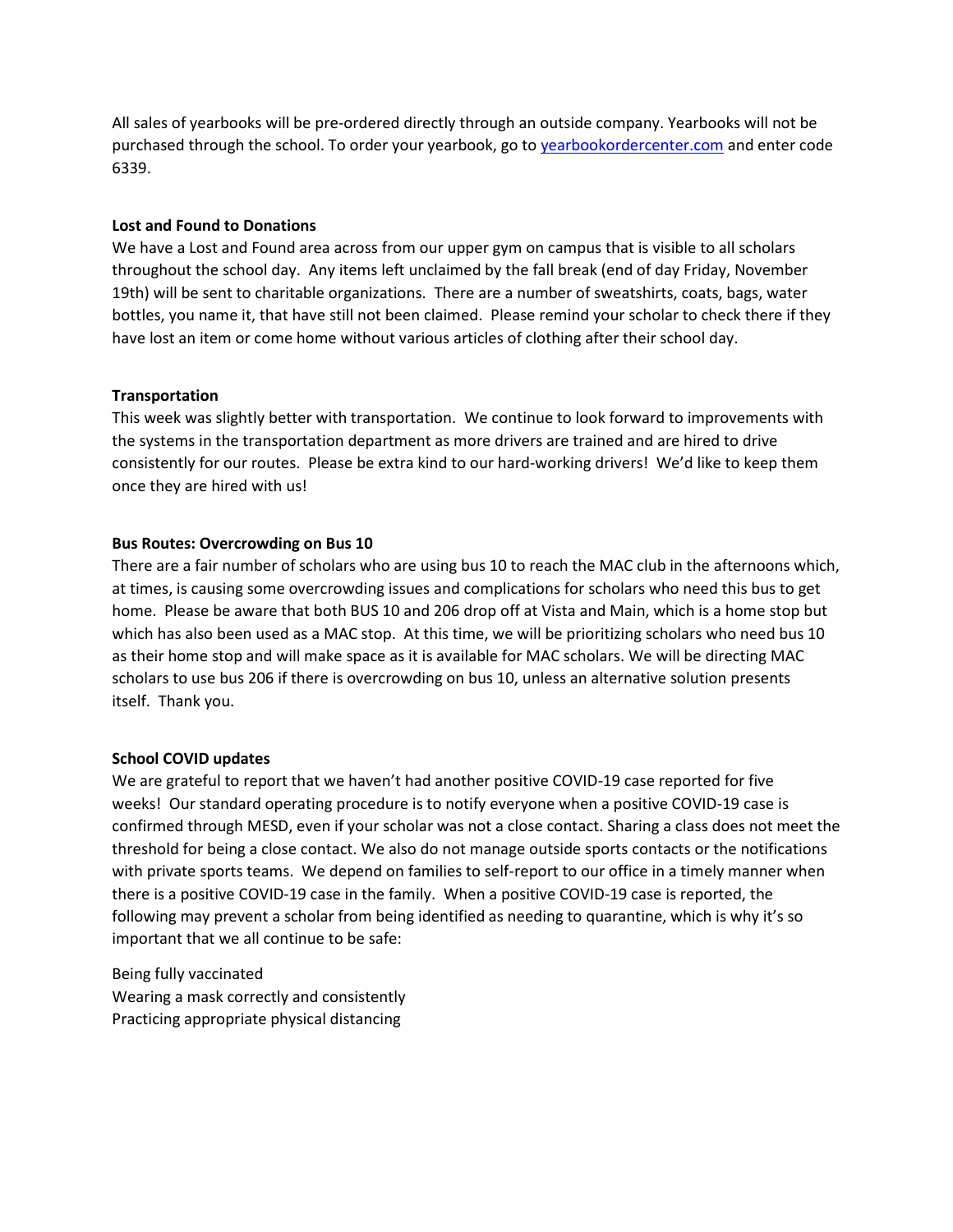We understand that families may choose to self-quarantine, even without a recommendation or notification of a close contact. Those absences are also excused absences. We continue to work with both PPS leads and MESD leads to contact trace and exclude any staff members and scholars who may have been considered "close contacts," whether the contact could have been in classes, at lunch, on the bus, or in clubs. Anyone asked to quarantine is advised to stay home for 10 days from the date of the exposure when they are not fully vaccinated. If fully vaccinated, scholars and staff who are symptomfree are not required to quarantine. For each reported case, MESD reviews the details of the case and then gives us guidance on those exclusion dates. In addition to assigned classwork to complete remotely, this PPS website has been created with a variety of resources for continued remote learning [here,](https://sites.google.com/pps.net/ppsquarantinelessons/home?authuser=0) in the case of a recommended quarantine.

## **COVID-19 Vaccinations for Ages 5-11**

PPS has started to partner with local health agencies to provide school sites where families may choose to access the vaccination for scholars aged 5-11 now that they are approved to move forward. More details are [here.](https://www.pps.net/site/default.aspx?PageType=3&DomainID=4&ModuleInstanceID=1492&PageModuleInstanceID=1594&ViewID=ad4d6d9d-7046-48e7-a548-a6a23a68d076&RenderLoc=0&FlexDataID=173571&PageID=1)

## **Uploading Proof of Vaccinations**

Families can also upload their scholars' vaccination status when they complete the yearly registration verification processes. Directions to upload items are [here](https://docs.google.com/document/d/1AxHhVVEjAqJxV1Vuh9PnfwkZHcp-Tde_x6iFOOEy58Y/edit) for Synergy: When families have items uploaded, this information shows up in Synergy under the documents tab on the scholar page for internal administrative review.

#### **OHSU COVID Screening Kit Information**

PPS has partnered with OHSU to arrange for weekly screening test kits which may arrive in the coming weeks. Our site will begin this screening on Thursday, November 18th. Only families who have returned both permission forms (the OHSU form and the school opt-in testing form are eligible to participate. OHSU is experiencing an estimated ten day turnaround time in processing new consent forms, also. This is an opt-in process, and families choose to consent to participate. For multiple scholars in a household, we need signed consent forms for each scholar participating. We cannot issue kits until consent forms are returned to us and sent to OHSU. Scholars can drop off signed forms to our attendance window or families can scan them via email. Test kits are for non-symptomatic home screening only. Eligible scholars will pick up a kit once a week, on Thursdays, test at home that evening, and return the kits the next morning to our school office. OHSU picks up the kits each Friday, processes them and sends results to families.

[Screening Description Letter](https://drive.google.com/file/d/12Z90ONF4FucYQEY1m9-dirsQF39L4si-/view?usp=sharing)

**[OHSU Information English](https://drive.google.com/file/d/1c68pUs3D8wSuSpbB4BtpkbXNDaAs5TOt/view?usp=sharing)** 

[Opt-In Consent Form](https://drive.google.com/file/d/1NKzp7NpCNYH5kn2GMiXyKcxuNDartL3g/view?usp=sharing)

#### **Family Fun Sports Discounts**

Please see the attached flyer [here f](https://drive.google.com/file/d/1-TR2i7Ddh3AUQWoiXybSHQJFNFEpFspg/view?usp=sharing)or local sporting events that offer family discounts.